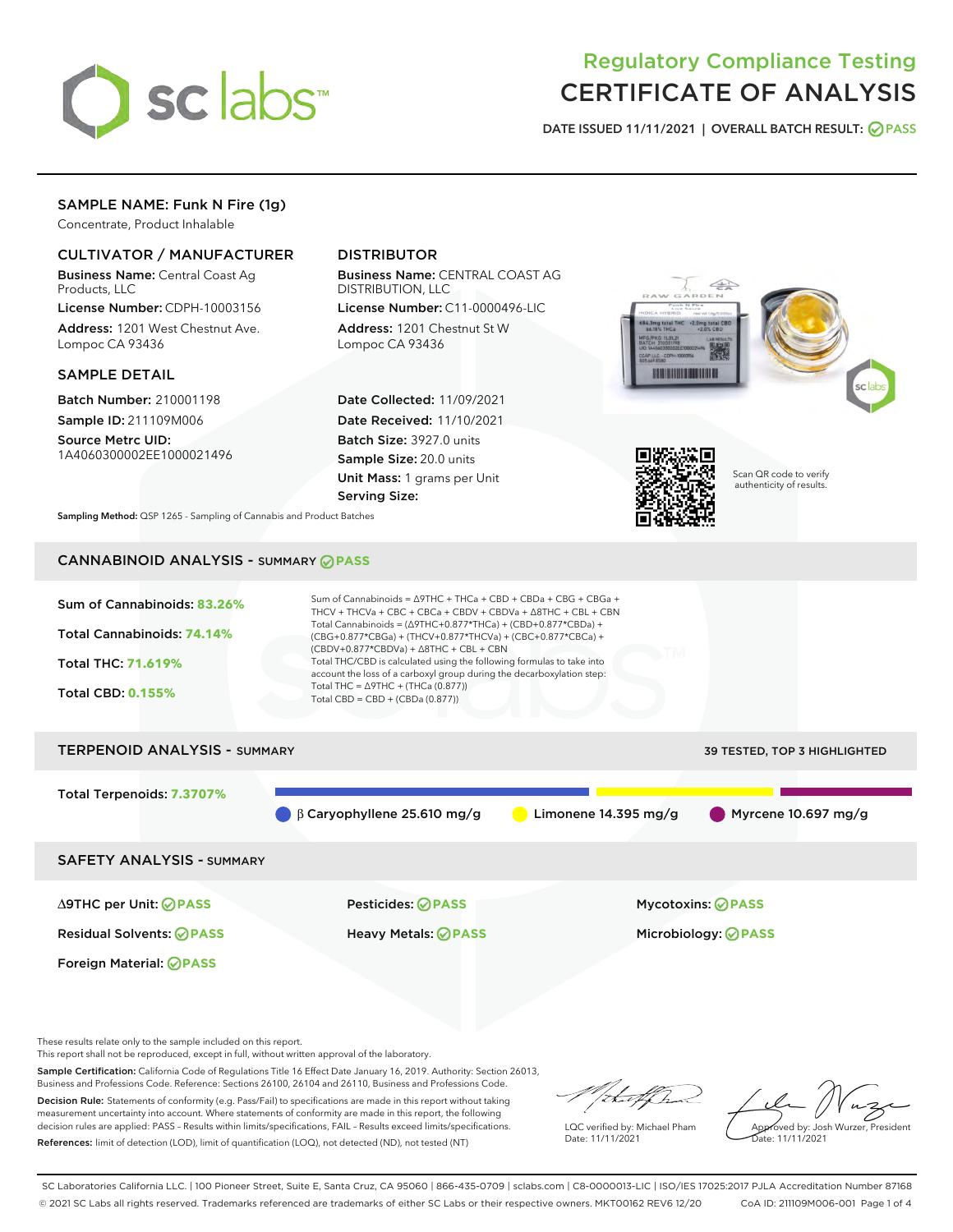



FUNK N FIRE (1G) | DATE ISSUED 11/11/2021 | OVERALL BATCH RESULT:  $\bigcirc$  PASS

# CANNABINOID TEST RESULTS - 11/11/2021 2 PASS

Tested by high-performance liquid chromatography with diode-array detection (HPLC-DAD). **Method:** QSP 1157 - Analysis of Cannabinoids by HPLC-DAD

#### TOTAL CANNABINOIDS: **74.14%**

Total Cannabinoids (Total THC) + (Total CBD) + (Total CBG) + (Total THCV) + (Total CBC) + (Total CBDV) + ∆8THC + CBL + CBN

TOTAL THC: **71.619%** Total THC (∆9THC+0.877\*THCa)

TOTAL CBD: **0.155%** Total CBD (CBD+0.877\*CBDa)

TOTAL CBG: 1.58% Total CBG (CBG+0.877\*CBGa)

TOTAL THCV: 0.271% Total THCV (THCV+0.877\*THCVa)

TOTAL CBC: 0.52% Total CBC (CBC+0.877\*CBCa)

TOTAL CBDV: ND Total CBDV (CBDV+0.877\*CBDVa)

| <b>COMPOUND</b>            | LOD/LOQ<br>(mg/g) | <b>MEASUREMENT</b><br><b>UNCERTAINTY</b><br>(mg/g) | <b>RESULT</b><br>(mg/g) | <b>RESULT</b><br>(%) |
|----------------------------|-------------------|----------------------------------------------------|-------------------------|----------------------|
| <b>THCa</b>                | 0.05/0.14         | ±18.419                                            | 716.68                  | 71.668               |
| <b>A9THC</b>               | 0.06 / 0.26       | ±3.016                                             | 87.66                   | 8.766                |
| <b>CBGa</b>                | 0.1/0.2           | ±0.80                                              | 15.4                    | 1.54                 |
| <b>CBCa</b>                | 0.07 / 0.28       | ±0.223                                             | 4.57                    | 0.457                |
| <b>THCVa</b>               | 0.07/0.20         | ±0.147                                             | 3.09                    | 0.309                |
| <b>CBG</b>                 | 0.06/0.19         | ±0.089                                             | 2.25                    | 0.225                |
| <b>CBDa</b>                | 0.02/0.19         | ±0.052                                             | 1.77                    | 0.177                |
| <b>CBC</b>                 | 0.2 / 0.5         | ±0.04                                              | 1.2                     | 0.12                 |
| Δ8THC                      | 0.1 / 0.4         | N/A                                                | <b>ND</b>               | <b>ND</b>            |
| <b>THCV</b>                | 0.1 / 0.2         | N/A                                                | <b>ND</b>               | <b>ND</b>            |
| <b>CBD</b>                 | 0.07/0.29         | N/A                                                | <b>ND</b>               | <b>ND</b>            |
| <b>CBDV</b>                | 0.04 / 0.15       | N/A                                                | <b>ND</b>               | <b>ND</b>            |
| <b>CBDVa</b>               | 0.03 / 0.53       | N/A                                                | <b>ND</b>               | <b>ND</b>            |
| <b>CBL</b>                 | 0.06 / 0.24       | N/A                                                | <b>ND</b>               | <b>ND</b>            |
| <b>CBN</b>                 | 0.1/0.3           | N/A                                                | <b>ND</b>               | <b>ND</b>            |
| <b>SUM OF CANNABINOIDS</b> |                   |                                                    | 832.6 mg/g              | 83.26%               |

#### **UNIT MASS: 1 grams per Unit**

| ∆9THC per Unit                         | 1120 per-package limit | 87.66 mg/unit  | <b>PASS</b> |
|----------------------------------------|------------------------|----------------|-------------|
| <b>Total THC per Unit</b>              |                        | 716.19 mg/unit |             |
| <b>CBD</b> per Unit                    |                        | <b>ND</b>      |             |
| <b>Total CBD per Unit</b>              |                        | $1.55$ mg/unit |             |
| <b>Sum of Cannabinoids</b><br>per Unit |                        | 832.6 mg/unit  |             |
| <b>Total Cannabinoids</b><br>per Unit  |                        | 741.4 mg/unit  |             |

#### TERPENOID TEST RESULTS - 11/11/2021

Terpene analysis utilizing gas chromatography-flame ionization detection (GC-FID). **Method:** QSP 1192 - Analysis of Terpenoids by GC-FID

| <b>COMPOUND</b>               | LOD/LOQ<br>(mg/g) | <b>MEASUREMENT</b><br><b>UNCERTAINTY</b><br>(mg/g) | <b>RESULT</b><br>(mg/g)                         | <b>RESULT</b><br>(%) |
|-------------------------------|-------------------|----------------------------------------------------|-------------------------------------------------|----------------------|
| $\beta$ Caryophyllene         | 0.004 / 0.012     | ±0.9117                                            | 25.610                                          | 2.5610               |
| Limonene                      | 0.005 / 0.016     | ±0.2058                                            | 14.395                                          | 1.4395               |
| Myrcene                       | 0.008 / 0.025     | ±0.1380                                            | 10.697                                          | 1.0697               |
| $\alpha$ Humulene             | 0.009 / 0.029     | ±0.2465                                            | 7.679                                           | 0.7679               |
| Linalool                      | 0.009 / 0.032     | ±0.1268                                            | 3.338                                           | 0.3338               |
| <b>B</b> Pinene               | 0.004 / 0.014     | ±0.0198                                            | 1.722                                           | 0.1722               |
| $\alpha$ Bisabolol            | 0.008 / 0.026     | ±0.0680                                            | 1.273                                           | 0.1273               |
| $\alpha$ Pinene               | 0.005 / 0.017     | ±0.0105                                            | 1.217                                           | 0.1217               |
| Valencene                     | 0.009 / 0.030     | ±0.0826                                            | 1.199                                           | 0.1199               |
| Fenchol                       | 0.010 / 0.034     | ±0.0463                                            | 1.196                                           | 0.1196               |
| trans-β-Farnesene             | 0.008 / 0.025     | ±0.0411                                            | 1.158                                           | 0.1158               |
| Terpineol                     | 0.016 / 0.055     | ±0.0662                                            | 1.078                                           | 0.1078               |
| Terpinolene                   | 0.008 / 0.026     | ±0.0213                                            | 1.041                                           | 0.1041               |
| Ocimene                       | 0.011 / 0.038     | ±0.0195                                            | 0.607                                           | 0.0607               |
| Caryophyllene<br><b>Oxide</b> | 0.010 / 0.033     | ±0.0135                                            | 0.293                                           | 0.0293               |
| Nerolidol                     | 0.009 / 0.028     | ±0.0167                                            | 0.266                                           | 0.0266               |
| <b>Borneol</b>                | 0.005 / 0.016     | ±0.0108                                            | 0.258                                           | 0.0258               |
| Camphene                      | 0.005 / 0.015     | ±0.0027                                            | 0.235                                           | 0.0235               |
| Guaiol                        | 0.009 / 0.030     | ±0.0047                                            | 0.099                                           | 0.0099               |
| Geraniol                      | 0.002 / 0.007     | ±0.0040                                            | 0.090                                           | 0.0090               |
| Fenchone                      | 0.009 / 0.028     | ±0.0013                                            | 0.046                                           | 0.0046               |
| $\alpha$ Phellandrene         | 0.006 / 0.020     | ±0.0005                                            | 0.035                                           | 0.0035               |
| $\gamma$ Terpinene            | 0.006 / 0.018     | ±0.0006                                            | 0.034                                           | 0.0034               |
| $\alpha$ Terpinene            | 0.005 / 0.017     | ±0.0005                                            | 0.033                                           | 0.0033               |
| Citronellol                   | 0.003 / 0.010     | ±0.0016                                            | 0.033                                           | 0.0033               |
| Sabinene Hydrate              | 0.006 / 0.022     | ±0.0012                                            | 0.031                                           | 0.0031               |
| 3 Carene                      | 0.005 / 0.018     | ±0.0003                                            | 0.023                                           | 0.0023               |
| Nerol                         | 0.003 / 0.011     | ±0.0009                                            | 0.021                                           | 0.0021               |
| Sabinene                      | 0.004 / 0.014     | N/A                                                | <loq< th=""><th><loq< th=""></loq<></th></loq<> | <loq< th=""></loq<>  |
| p-Cymene                      | 0.005 / 0.016     | N/A                                                | $<$ LOQ                                         | $<$ LOO              |
| Eucalyptol                    | 0.006 / 0.018     | N/A                                                | $<$ LOQ                                         | <loq< th=""></loq<>  |
| (-)-Isopulegol                | 0.005 / 0.016     | N/A                                                | ND                                              | <b>ND</b>            |
| Camphor                       | 0.006 / 0.019     | N/A                                                | ND                                              | ND                   |
| Isoborneol                    | 0.004 / 0.012     | N/A                                                | ND                                              | ND                   |
| Menthol                       | 0.008 / 0.025     | N/A                                                | ND                                              | ND                   |
| R-(+)-Pulegone                | 0.003 / 0.011     | N/A                                                | ND                                              | ND                   |
| <b>Geranyl Acetate</b>        | 0.004 / 0.014     | N/A                                                | ND                                              | ND                   |
| $\alpha$ Cedrene              | 0.005 / 0.016     | N/A                                                | ND                                              | ND                   |
| Cedrol                        | 0.008 / 0.027     | N/A                                                | ND                                              | ND                   |
| <b>TOTAL TERPENOIDS</b>       |                   |                                                    | 73.707 mg/g                                     | 7.3707%              |

SC Laboratories California LLC. | 100 Pioneer Street, Suite E, Santa Cruz, CA 95060 | 866-435-0709 | sclabs.com | C8-0000013-LIC | ISO/IES 17025:2017 PJLA Accreditation Number 87168 © 2021 SC Labs all rights reserved. Trademarks referenced are trademarks of either SC Labs or their respective owners. MKT00162 REV6 12/20 CoA ID: 211109M006-001 Page 2 of 4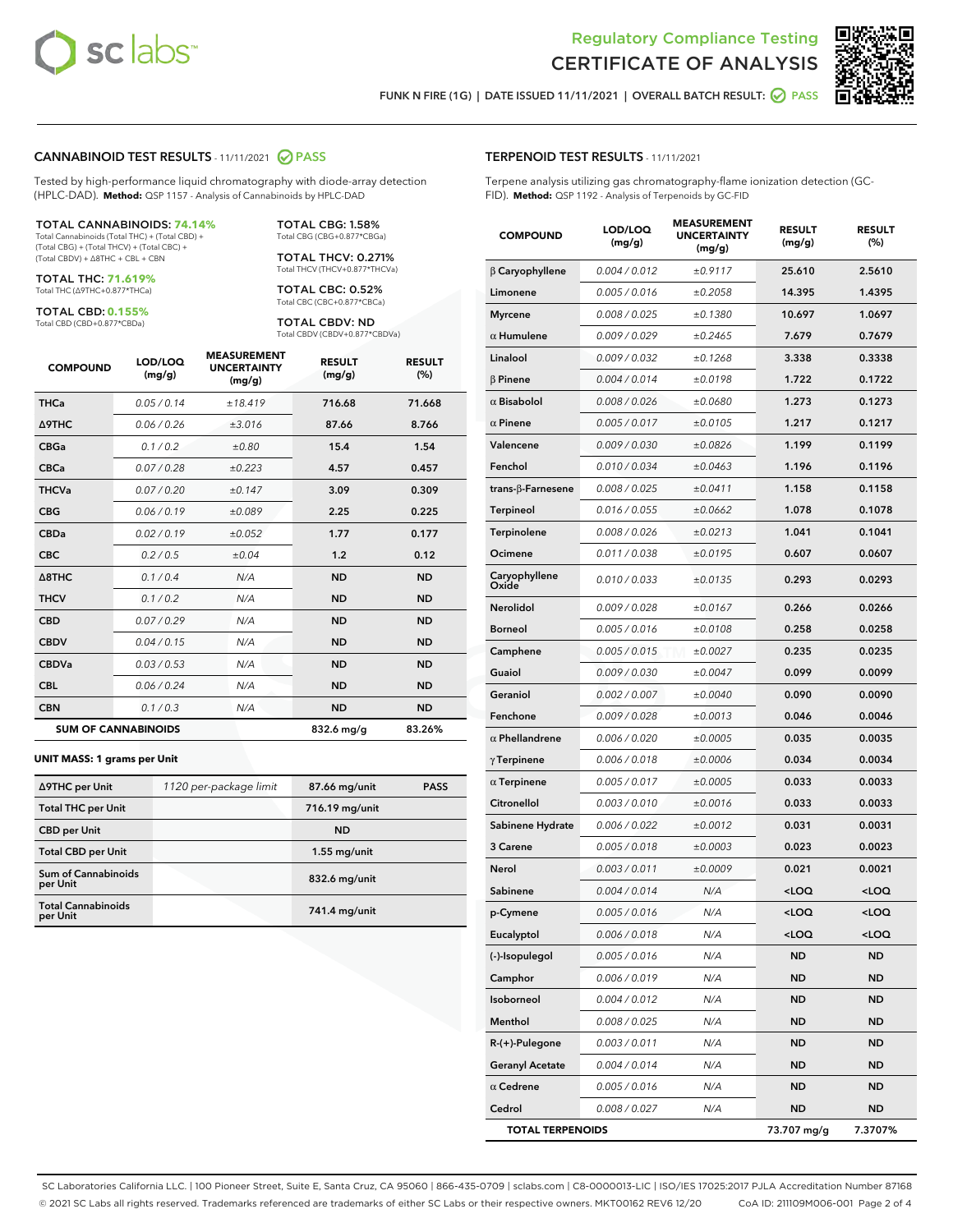



FUNK N FIRE (1G) | DATE ISSUED 11/11/2021 | OVERALL BATCH RESULT:  $\bigcirc$  PASS

# CATEGORY 1 PESTICIDE TEST RESULTS - 11/11/2021 2 PASS

Pesticide and plant growth regulator analysis utilizing high-performance liquid chromatography-mass spectrometry (HPLC-MS) or gas chromatography-mass spectrometry (GC-MS). \*GC-MS utilized where indicated. **Method:** QSP 1212 - Analysis of Pesticides and Mycotoxins by LC-MS or QSP 1213 - Analysis of Pesticides by GC-MS

| 0.03/0.08<br>Aldicarb<br>$>$ LOD<br>N/A<br><b>ND</b><br><b>PASS</b><br>Carbofuran<br>0.02 / 0.05<br>$\ge$ LOD<br>N/A<br><b>ND</b><br><b>PASS</b><br>Chlordane*<br>0.03/0.08<br>$>$ LOD<br>N/A<br><b>ND</b><br><b>PASS</b><br>Chlorfenapyr*<br>0.03/0.10<br><b>PASS</b><br>$\ge$ LOD<br>N/A<br><b>ND</b><br>Chlorpyrifos<br>0.02 / 0.06<br>N/A<br><b>ND</b><br><b>PASS</b><br>$\ge$ LOD<br>0.02 / 0.07<br>N/A<br><b>ND</b><br><b>PASS</b><br>Coumaphos<br>$\ge$ LOD<br>Daminozide<br>0.02 / 0.07<br>$\ge$ LOD<br>N/A<br><b>ND</b><br><b>PASS</b><br><b>DDVP</b><br>0.03/0.09<br>$\ge$ LOD<br>N/A<br><b>ND</b><br><b>PASS</b><br>(Dichlorvos)<br><b>Dimethoate</b><br>0.03 / 0.08<br>N/A<br><b>ND</b><br><b>PASS</b><br>$\ge$ LOD<br>0.03/0.10<br>N/A<br><b>ND</b><br><b>PASS</b><br>Ethoprop(hos)<br>$\ge$ LOD<br>0.02 / 0.06<br>N/A<br><b>ND</b><br><b>PASS</b><br>Etofenprox<br>$\ge$ LOD<br>0.03 / 0.08<br>N/A<br><b>ND</b><br><b>PASS</b><br>Fenoxycarb<br>$\ge$ LOD<br>0.03/0.08<br>$>$ LOD<br>N/A<br><b>ND</b><br>Fipronil<br><b>PASS</b><br>0.02 / 0.06<br>Imazalil<br>$\ge$ LOD<br>N/A<br><b>ND</b><br><b>PASS</b><br><b>Methiocarb</b><br>0.02 / 0.07<br>$\ge$ LOD<br>N/A<br><b>ND</b><br><b>PASS</b><br>Methyl<br>0.03/0.10<br>N/A<br><b>ND</b><br><b>PASS</b><br>$\ge$ LOD<br>parathion<br>0.03/0.09<br>$\ge$ LOD<br><b>ND</b><br><b>PASS</b><br><b>Mevinphos</b><br>N/A<br>Paclobutrazol<br>0.02 / 0.05<br>$>$ LOD<br>N/A<br><b>ND</b><br><b>PASS</b><br>0.03/0.09<br>N/A<br>$\ge$ LOD<br><b>ND</b><br><b>PASS</b><br>Propoxur<br>0.03 / 0.08<br><b>ND</b><br><b>PASS</b><br>Spiroxamine<br>$\ge$ LOD<br>N/A<br>Thiacloprid<br>0.03/0.10<br>$\ge$ LOD<br>N/A<br><b>ND</b><br><b>PASS</b> | <b>COMPOUND</b> | LOD/LOQ<br>$(\mu g/g)$ | <b>ACTION</b><br><b>LIMIT</b><br>$(\mu g/g)$ | <b>MEASUREMENT</b><br><b>UNCERTAINTY</b><br>$(\mu g/g)$ | <b>RESULT</b><br>$(\mu g/g)$ | <b>RESULT</b> |
|-----------------------------------------------------------------------------------------------------------------------------------------------------------------------------------------------------------------------------------------------------------------------------------------------------------------------------------------------------------------------------------------------------------------------------------------------------------------------------------------------------------------------------------------------------------------------------------------------------------------------------------------------------------------------------------------------------------------------------------------------------------------------------------------------------------------------------------------------------------------------------------------------------------------------------------------------------------------------------------------------------------------------------------------------------------------------------------------------------------------------------------------------------------------------------------------------------------------------------------------------------------------------------------------------------------------------------------------------------------------------------------------------------------------------------------------------------------------------------------------------------------------------------------------------------------------------------------------------------------------------------------------------------------------------------------------------------|-----------------|------------------------|----------------------------------------------|---------------------------------------------------------|------------------------------|---------------|
|                                                                                                                                                                                                                                                                                                                                                                                                                                                                                                                                                                                                                                                                                                                                                                                                                                                                                                                                                                                                                                                                                                                                                                                                                                                                                                                                                                                                                                                                                                                                                                                                                                                                                                     |                 |                        |                                              |                                                         |                              |               |
|                                                                                                                                                                                                                                                                                                                                                                                                                                                                                                                                                                                                                                                                                                                                                                                                                                                                                                                                                                                                                                                                                                                                                                                                                                                                                                                                                                                                                                                                                                                                                                                                                                                                                                     |                 |                        |                                              |                                                         |                              |               |
|                                                                                                                                                                                                                                                                                                                                                                                                                                                                                                                                                                                                                                                                                                                                                                                                                                                                                                                                                                                                                                                                                                                                                                                                                                                                                                                                                                                                                                                                                                                                                                                                                                                                                                     |                 |                        |                                              |                                                         |                              |               |
|                                                                                                                                                                                                                                                                                                                                                                                                                                                                                                                                                                                                                                                                                                                                                                                                                                                                                                                                                                                                                                                                                                                                                                                                                                                                                                                                                                                                                                                                                                                                                                                                                                                                                                     |                 |                        |                                              |                                                         |                              |               |
|                                                                                                                                                                                                                                                                                                                                                                                                                                                                                                                                                                                                                                                                                                                                                                                                                                                                                                                                                                                                                                                                                                                                                                                                                                                                                                                                                                                                                                                                                                                                                                                                                                                                                                     |                 |                        |                                              |                                                         |                              |               |
|                                                                                                                                                                                                                                                                                                                                                                                                                                                                                                                                                                                                                                                                                                                                                                                                                                                                                                                                                                                                                                                                                                                                                                                                                                                                                                                                                                                                                                                                                                                                                                                                                                                                                                     |                 |                        |                                              |                                                         |                              |               |
|                                                                                                                                                                                                                                                                                                                                                                                                                                                                                                                                                                                                                                                                                                                                                                                                                                                                                                                                                                                                                                                                                                                                                                                                                                                                                                                                                                                                                                                                                                                                                                                                                                                                                                     |                 |                        |                                              |                                                         |                              |               |
|                                                                                                                                                                                                                                                                                                                                                                                                                                                                                                                                                                                                                                                                                                                                                                                                                                                                                                                                                                                                                                                                                                                                                                                                                                                                                                                                                                                                                                                                                                                                                                                                                                                                                                     |                 |                        |                                              |                                                         |                              |               |
|                                                                                                                                                                                                                                                                                                                                                                                                                                                                                                                                                                                                                                                                                                                                                                                                                                                                                                                                                                                                                                                                                                                                                                                                                                                                                                                                                                                                                                                                                                                                                                                                                                                                                                     |                 |                        |                                              |                                                         |                              |               |
|                                                                                                                                                                                                                                                                                                                                                                                                                                                                                                                                                                                                                                                                                                                                                                                                                                                                                                                                                                                                                                                                                                                                                                                                                                                                                                                                                                                                                                                                                                                                                                                                                                                                                                     |                 |                        |                                              |                                                         |                              |               |
|                                                                                                                                                                                                                                                                                                                                                                                                                                                                                                                                                                                                                                                                                                                                                                                                                                                                                                                                                                                                                                                                                                                                                                                                                                                                                                                                                                                                                                                                                                                                                                                                                                                                                                     |                 |                        |                                              |                                                         |                              |               |
|                                                                                                                                                                                                                                                                                                                                                                                                                                                                                                                                                                                                                                                                                                                                                                                                                                                                                                                                                                                                                                                                                                                                                                                                                                                                                                                                                                                                                                                                                                                                                                                                                                                                                                     |                 |                        |                                              |                                                         |                              |               |
|                                                                                                                                                                                                                                                                                                                                                                                                                                                                                                                                                                                                                                                                                                                                                                                                                                                                                                                                                                                                                                                                                                                                                                                                                                                                                                                                                                                                                                                                                                                                                                                                                                                                                                     |                 |                        |                                              |                                                         |                              |               |
|                                                                                                                                                                                                                                                                                                                                                                                                                                                                                                                                                                                                                                                                                                                                                                                                                                                                                                                                                                                                                                                                                                                                                                                                                                                                                                                                                                                                                                                                                                                                                                                                                                                                                                     |                 |                        |                                              |                                                         |                              |               |
|                                                                                                                                                                                                                                                                                                                                                                                                                                                                                                                                                                                                                                                                                                                                                                                                                                                                                                                                                                                                                                                                                                                                                                                                                                                                                                                                                                                                                                                                                                                                                                                                                                                                                                     |                 |                        |                                              |                                                         |                              |               |
|                                                                                                                                                                                                                                                                                                                                                                                                                                                                                                                                                                                                                                                                                                                                                                                                                                                                                                                                                                                                                                                                                                                                                                                                                                                                                                                                                                                                                                                                                                                                                                                                                                                                                                     |                 |                        |                                              |                                                         |                              |               |
|                                                                                                                                                                                                                                                                                                                                                                                                                                                                                                                                                                                                                                                                                                                                                                                                                                                                                                                                                                                                                                                                                                                                                                                                                                                                                                                                                                                                                                                                                                                                                                                                                                                                                                     |                 |                        |                                              |                                                         |                              |               |
|                                                                                                                                                                                                                                                                                                                                                                                                                                                                                                                                                                                                                                                                                                                                                                                                                                                                                                                                                                                                                                                                                                                                                                                                                                                                                                                                                                                                                                                                                                                                                                                                                                                                                                     |                 |                        |                                              |                                                         |                              |               |
|                                                                                                                                                                                                                                                                                                                                                                                                                                                                                                                                                                                                                                                                                                                                                                                                                                                                                                                                                                                                                                                                                                                                                                                                                                                                                                                                                                                                                                                                                                                                                                                                                                                                                                     |                 |                        |                                              |                                                         |                              |               |
|                                                                                                                                                                                                                                                                                                                                                                                                                                                                                                                                                                                                                                                                                                                                                                                                                                                                                                                                                                                                                                                                                                                                                                                                                                                                                                                                                                                                                                                                                                                                                                                                                                                                                                     |                 |                        |                                              |                                                         |                              |               |
|                                                                                                                                                                                                                                                                                                                                                                                                                                                                                                                                                                                                                                                                                                                                                                                                                                                                                                                                                                                                                                                                                                                                                                                                                                                                                                                                                                                                                                                                                                                                                                                                                                                                                                     |                 |                        |                                              |                                                         |                              |               |

#### CATEGORY 2 PESTICIDE TEST RESULTS - 11/11/2021 @ PASS

| <b>COMPOUND</b>          | LOD/LOO<br>$(\mu g/g)$ | <b>ACTION</b><br>LIMIT<br>$(\mu g/g)$ | <b>MEASUREMENT</b><br><b>UNCERTAINTY</b><br>$(\mu g/g)$ | <b>RESULT</b><br>$(\mu g/g)$ | <b>RESULT</b> |  |
|--------------------------|------------------------|---------------------------------------|---------------------------------------------------------|------------------------------|---------------|--|
| Abamectin                | 0.03/0.10              | 0.1                                   | N/A                                                     | <b>ND</b>                    | <b>PASS</b>   |  |
| Acephate                 | 0.02/0.07              | 0.1                                   | N/A                                                     | <b>ND</b>                    | <b>PASS</b>   |  |
| Acequinocyl              | 0.02/0.07              | 0.1                                   | N/A                                                     | <b>ND</b>                    | <b>PASS</b>   |  |
| Acetamiprid              | 0.02 / 0.05            | 0.1                                   | N/A                                                     | <b>ND</b>                    | <b>PASS</b>   |  |
| Azoxystrobin             | 0.02/0.07              | 0.1                                   | N/A                                                     | <b>ND</b>                    | <b>PASS</b>   |  |
| <b>Bifenazate</b>        | 0.01 / 0.04            | 0.1                                   | N/A                                                     | <b>ND</b>                    | <b>PASS</b>   |  |
| <b>Bifenthrin</b>        | 0.02 / 0.05            | 3                                     | N/A                                                     | <b>ND</b>                    | <b>PASS</b>   |  |
| <b>Boscalid</b>          | 0.03/0.09              | 0.1                                   | N/A                                                     | <b>ND</b>                    | <b>PASS</b>   |  |
| Captan                   | 0.19/0.57              | 0.7                                   | N/A                                                     | <b>ND</b>                    | <b>PASS</b>   |  |
| Carbaryl                 | 0.02/0.06              | 0.5                                   | N/A                                                     | <b>ND</b>                    | <b>PASS</b>   |  |
| Chlorantranilip-<br>role | 0.04/0.12              | 10                                    | N/A                                                     | <b>ND</b>                    | <b>PASS</b>   |  |
| Clofentezine             | 0.03/0.09              | 0.1                                   | N/A                                                     | <b>ND</b>                    | <b>PASS</b>   |  |

| <b>COMPOUND</b>               | LOD/LOQ<br>(µg/g) | <b>ACTION</b><br><b>LIMIT</b><br>(µg/g) | <b>MEASUREMENT</b><br><b>UNCERTAINTY</b><br>$(\mu g/g)$ | <b>RESULT</b><br>(µg/g) | <b>RESULT</b> |
|-------------------------------|-------------------|-----------------------------------------|---------------------------------------------------------|-------------------------|---------------|
| Cyfluthrin                    | 0.12 / 0.38       | $\overline{c}$                          | N/A                                                     | <b>ND</b>               | <b>PASS</b>   |
| Cypermethrin                  | 0.11 / 0.32       | $\mathcal{I}$                           | N/A                                                     | <b>ND</b>               | <b>PASS</b>   |
| <b>Diazinon</b>               | 0.02 / 0.05       | 0.1                                     | N/A                                                     | <b>ND</b>               | <b>PASS</b>   |
| Dimethomorph                  | 0.03 / 0.09       | 2                                       | N/A                                                     | <b>ND</b>               | <b>PASS</b>   |
| Etoxazole                     | 0.02 / 0.06       | 0.1                                     | N/A                                                     | <b>ND</b>               | <b>PASS</b>   |
| Fenhexamid                    | 0.03 / 0.09       | 0.1                                     | N/A                                                     | <b>ND</b>               | <b>PASS</b>   |
| Fenpyroximate                 | 0.02 / 0.06       | 0.1                                     | N/A                                                     | <b>ND</b>               | <b>PASS</b>   |
| Flonicamid                    | 0.03 / 0.10       | 0.1                                     | N/A                                                     | <b>ND</b>               | <b>PASS</b>   |
| Fludioxonil                   | 0.03 / 0.10       | 0.1                                     | N/A                                                     | <b>ND</b>               | <b>PASS</b>   |
| Hexythiazox                   | 0.02 / 0.07       | 0.1                                     | N/A                                                     | <b>ND</b>               | <b>PASS</b>   |
| Imidacloprid                  | 0.04 / 0.11       | 5                                       | N/A                                                     | <b>ND</b>               | <b>PASS</b>   |
| Kresoxim-methyl               | 0.02 / 0.07       | 0.1                                     | N/A                                                     | <b>ND</b>               | <b>PASS</b>   |
| <b>Malathion</b>              | 0.03 / 0.09       | 0.5                                     | N/A                                                     | <b>ND</b>               | <b>PASS</b>   |
| Metalaxyl                     | 0.02 / 0.07       | $\overline{c}$                          | N/A                                                     | <b>ND</b>               | <b>PASS</b>   |
| Methomyl                      | 0.03 / 0.10       | 1                                       | N/A                                                     | <b>ND</b>               | <b>PASS</b>   |
| Myclobutanil                  | 0.03 / 0.09       | 0.1                                     | N/A                                                     | <b>ND</b>               | <b>PASS</b>   |
| Naled                         | 0.02 / 0.07       | 0.1                                     | N/A                                                     | <b>ND</b>               | <b>PASS</b>   |
| Oxamyl                        | 0.04 / 0.11       | 0.5                                     | N/A                                                     | <b>ND</b>               | <b>PASS</b>   |
| Pentachloronitro-<br>benzene* | 0.03 / 0.09       | 0.1                                     | N/A                                                     | <b>ND</b>               | <b>PASS</b>   |
| Permethrin                    | 0.04 / 0.12       | 0.5                                     | N/A                                                     | <b>ND</b>               | <b>PASS</b>   |
| Phosmet                       | 0.03 / 0.10       | 0.1                                     | N/A                                                     | <b>ND</b>               | <b>PASS</b>   |
| Piperonylbu-<br>toxide        | 0.02 / 0.07       | 3                                       | N/A                                                     | <b>ND</b>               | <b>PASS</b>   |
| Prallethrin                   | 0.03 / 0.08       | 0.1                                     | N/A                                                     | <b>ND</b>               | <b>PASS</b>   |
| Propiconazole                 | 0.02 / 0.07       | 0.1                                     | N/A                                                     | <b>ND</b>               | <b>PASS</b>   |
| Pyrethrins                    | 0.04 / 0.12       | 0.5                                     | N/A                                                     | <b>ND</b>               | <b>PASS</b>   |
| Pyridaben                     | 0.02 / 0.07       | 0.1                                     | N/A                                                     | <b>ND</b>               | <b>PASS</b>   |
| Spinetoram                    | 0.02 / 0.07       | 0.1                                     | N/A                                                     | <b>ND</b>               | <b>PASS</b>   |
| Spinosad                      | 0.02 / 0.07       | 0.1                                     | N/A                                                     | <b>ND</b>               | <b>PASS</b>   |
| Spiromesifen                  | 0.02 / 0.05       | 0.1                                     | N/A                                                     | <b>ND</b>               | <b>PASS</b>   |
| Spirotetramat                 | 0.02 / 0.06       | 0.1                                     | N/A                                                     | <b>ND</b>               | <b>PASS</b>   |
| Tebuconazole                  | 0.02 / 0.07       | 0.1                                     | N/A                                                     | <b>ND</b>               | <b>PASS</b>   |
| Thiamethoxam                  | 0.03 / 0.10       | 5                                       | N/A                                                     | <b>ND</b>               | <b>PASS</b>   |
| Trifloxystrobin               | 0.03 / 0.08       | 0.1                                     | N/A                                                     | <b>ND</b>               | <b>PASS</b>   |

SC Laboratories California LLC. | 100 Pioneer Street, Suite E, Santa Cruz, CA 95060 | 866-435-0709 | sclabs.com | C8-0000013-LIC | ISO/IES 17025:2017 PJLA Accreditation Number 87168 © 2021 SC Labs all rights reserved. Trademarks referenced are trademarks of either SC Labs or their respective owners. MKT00162 REV6 12/20 CoA ID: 211109M006-001 Page 3 of 4